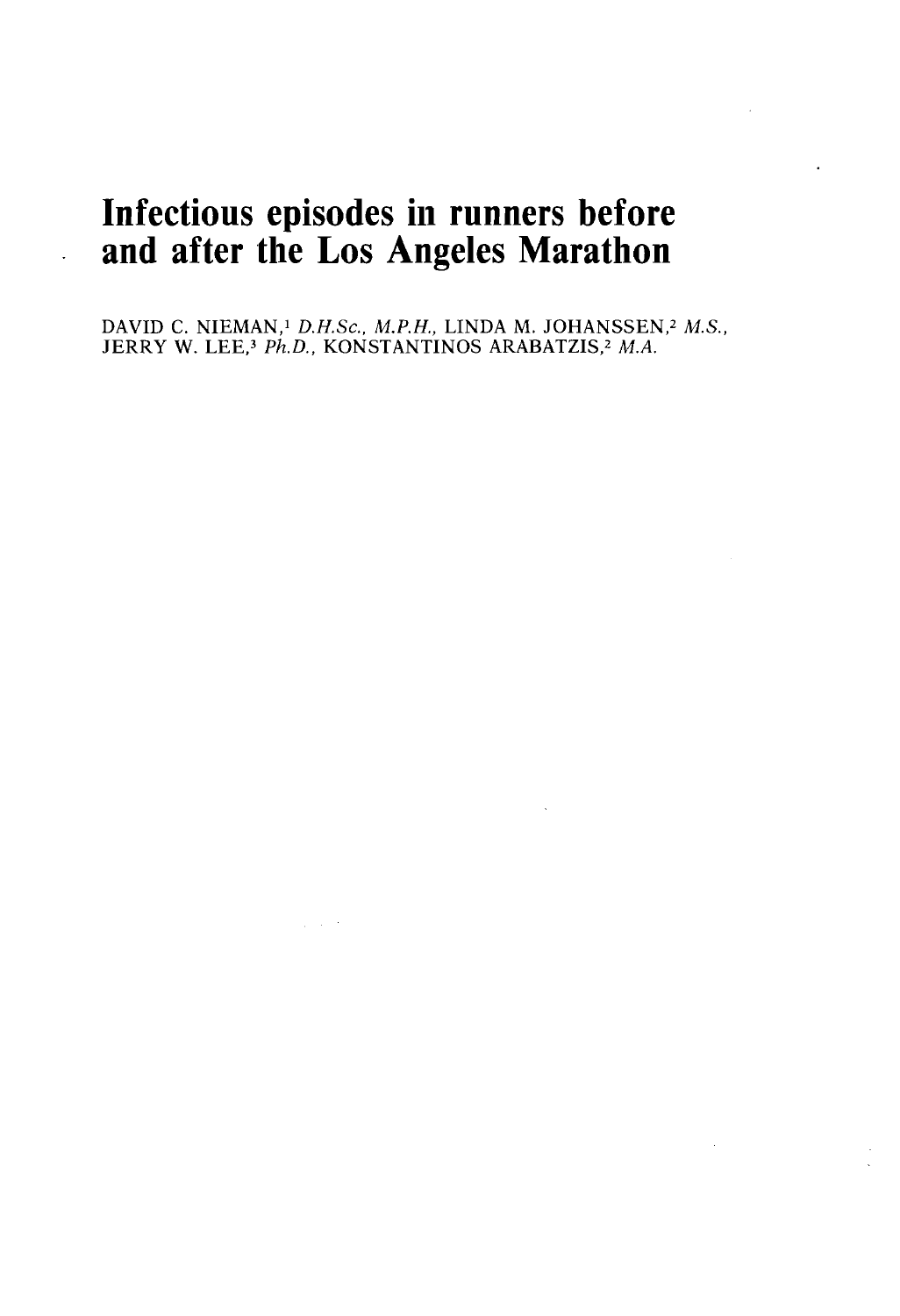An epidemiologic study of Los Angeles Mara- pate, OR = 5.9 (95% CI 1.9-18.8). These data<br>thon (LAM) applicants was conducted to inves- suggest that runners may experience inthon (LAM) applicants was conducted to inves- suggest that runners may experience in-<br>tigate the relationship between self-reported creased odds for IE during heavy training or infectious episodes (IE), training data, and LAM participation. Eight days before the LAM. 4926 of 12,200 applicants were randomly<br>colorted and cant a pilot tested four negative Rey words: **Running - Infection.** selected, and sent a pilot-tested four page questionnaire, which was received 7 days after the LAM. The 2311 respondents were found to be 2.0 yr older and 7.6 min faster than other LAM finishers  $(p < .01)$ . Univariate and multivariate analyses (logistic regression) were conducted to test the relationship between IE and kmlwk of running (6 total categories). The final model tested controlled for age, marital status, reported sickness in other members of the runner's home, perceived feelings of stress in response to personal training regimens, and the suppressive effect of sickness on regular training. In runners training  $\geq 97$  *vs*  $\lt 32$ kmlwk, the odds ratio (OR) for IE during the **2** month period prior to the LAM was 2.0 (95 % confidence interval (CI) 1.2-3.4). A test for trend showed an increase in OR with increase in km/wk category  $(p = .04)$  which was largely explained by the increased odds of reported sickness in the  $\geq$ 97 km/wk category. Of the 1828 LAM participants without IE before the LAM, 236 (12.9%) reported IE during the week following the LAM **vs** 3 of 134 (2.2%) similarly experienced runners who did not partici-

creased odds for IE during heavy training or<br>following a marathon race.

[J Sports Med Phys Fitness 1990:30:316-28].

Much attention has recently been focused on stress, both physical and psychological, as a potent suppressor of the immune system.<sup>14</sup> Athletes training for long endurance events such as the marathon experience repeated cycles of physical stress which can be accompanied by mental stress. Anecdotal information from coaches has reflected a concern for increased infectious episodes in their competitive endurance athletes.5-8

Results from both animal and human studies suggest that intense exertion, whether short-term and maximal, 4-19 or long-term and submaximal,<sup>5</sup> 20-29 may be associated with some potentially negative immune system changes. Various reserchers have implied that such changes may render individuals in hard training more susceptible to infectious episodes.<sup>1 5 14 19</sup> **<sup>20</sup>**On the other hand, some researchers have suggested that moderate submaximal exercise bouts <sup>30-34</sup> and long-term training l4 35 36 may enhance immunosurveillance, potentially decreasing the risk for infection.

To our knowledge, no epidemiological

Supported in part by: The Callicot Foundation, Baton Rouge, LA.

<sup>&#</sup>x27;Director, Doctor of Health Science Program, Associate Professor, Health Promotion and Education, Nutrition School of Public Health, Loma Linda University.

<sup>&</sup>lt;sup>2</sup>Research Assistant, School of Public Health, Loma Linda University.

<sup>3</sup>Associate Professor, Health Promotion and Education, School of Public Health, Loma Linda University.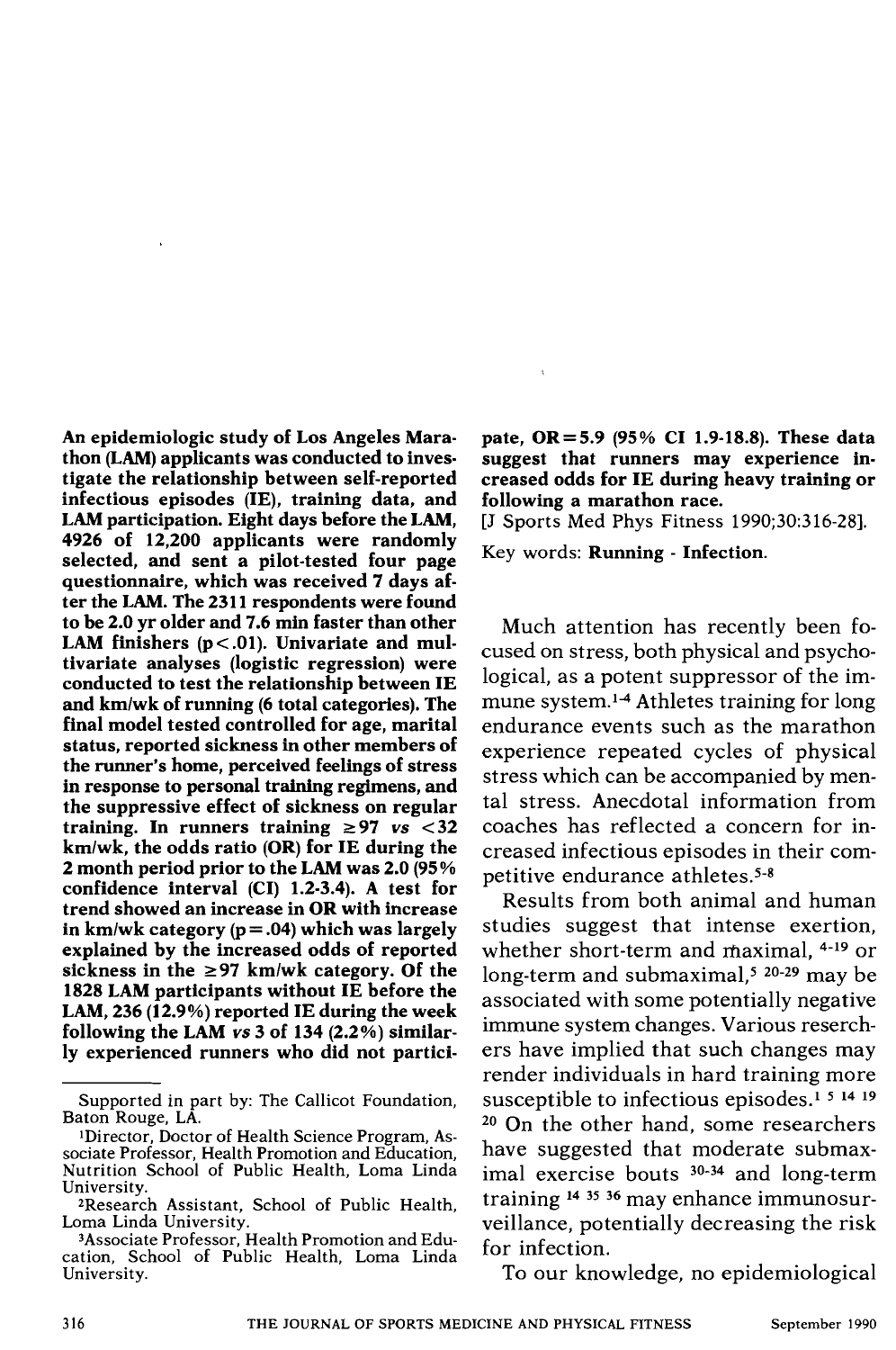studies have previously been conducted to investigate the effects of exercise and perceived stress on infectious episodes in endurance athletes. The Los Angeles Marathon (LAM), conducted on March 1 of 1987, provided us with such an opportunity to study a large population of runners training intensively during the winter months. The purpose of this study was to examine the relationship of reported incidence of infectious episodes in these runners during the two winter months prior to the race with levels of training and perceived stress. In addition, the effect of the race experience on infectious episodes was studied during the week following the LAM.

We theorized based on the studies reviewed above that high- *versus* low-tomoderate distance runners would experience increased odds for infectious episodes, and that low levels of perceived stress in response to the training program would be protective. In addition, we hypothesized that the marathon race experience would increase the odds for infectious episodes during the week following the race in the participants *versus* applicants who chose not to participate.

#### **Methods**

#### *Development of the questionnaire*

A questionnaire including questions on demographic data, training habits, race results, and the incidence of infectious episodes in both the runners and other people living in their homes was developed and pilot-tested on a group of 300 runners in Southern California. $37$  The questionnaire was then developed futher and administered to applicants of the 1987 Los Angeles Marathon (LAM).

With the cooperation of LAM administrators, and Tandem Computers Incorporated who were responsible for processing applicant information and race results, 4926 of 12,200 applicants were randomly selected eight days before the

event. The detailed four-page questionnaire, cover letter including the signature of the race director, and return envelope were sent to each of the randomly selected applicants and received approximately one week following the LAM.

Questions on training habits covered average 1986 habits and the two month period prior to the March 1, 1987 LAM. Runners were asked to self-report average weekly running distance, and from this information, six kilometer per week (km/wk) categories were formulated. In addition, runners rated the intensity of their exercise on both "easy" and "hard" days of training using a 10-point rating of perceived exertion scale.38 Runners also reported their average longest weekly run, frequency of training, and number of weekly "hard runs" for each time period. A "hard" training session was defined as "higher than normal intensity, faster than normal pace".

Questions on incidence of infectious episodes in both the runners and residents in their homes covered the two month period prior to the LAM, and the 7-day period immediately before and after the LAM. Runners were asked to self-report whether or not they or individuals in their residence had been sick with a cold, flu, or sore throat during the time periods indicated. Because of the exploratory nature of this study, runners reporting at least one infectious episode during the two month period prior to the race or during the seven day period following the race were contrasted with runners reporting no infectious episodes during these time periods. In other words, a binary variable (yes or no) for self-reported infectious episodes during these time periods was created. In addition, the number of symptom days for infectious episodes during each month prior to the LAM was recorded.

Runners used a four-point Likert scale in evaluating their energy and stress levels, and in reporting their quality of sleep and overall feelings since they had start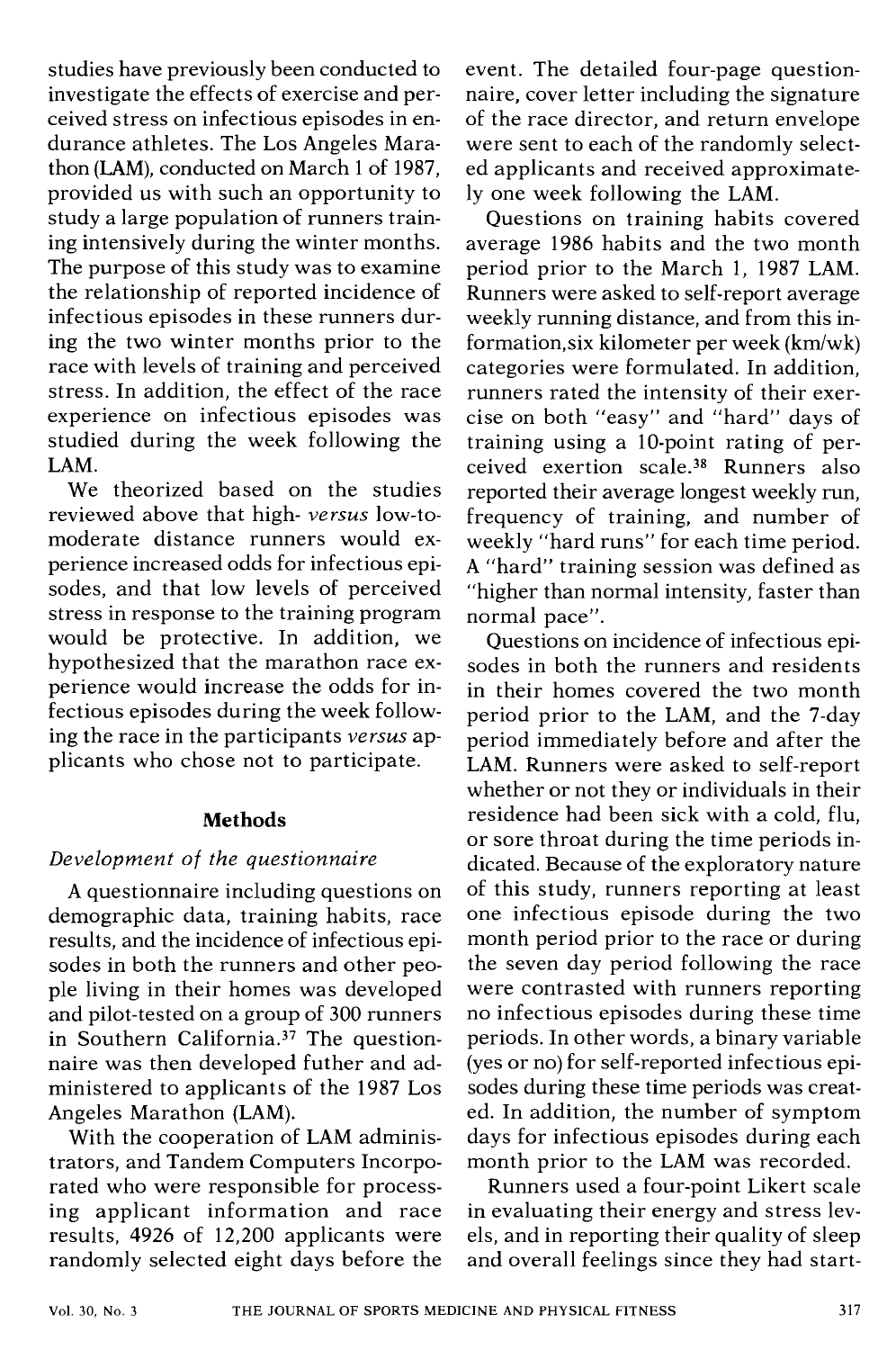ed running (compared to pre-running years). From this self-reported information a "perceived low stress" group was formulated. Runners were categorized as being in the "perceived low stress" group if they reported "definitely better" responses for each factor (sleep, energy and stress levels, and overall feelings since starting running).

Nonresponders were compared with responders by using data supplied by Tandem Computers Incorporated. The age, percentage of male *vs* female finishers, and race times of the LAM finishers in the sample were compared with all other LAM finishers.

# *Statistical analyses*

To test the relationship between selfreported infectious episodes and training, demographic, perceived level of stress. and race data, univariate and bivariate analyses were first conducted. Multivariate analyses using a logistic regression model were then conducted in order to assure that the observed results were not caused by confounding or interaction. The logistic regression model was developed by first entering important variables from the univariate testing, and then checking whether or not elimination effected the odds ratio of the relationship between sickness and the six km/wk categories. Tests for multicolinearity and significant interaction terms were conducted on variables used in the final model. A test for exponential trend was conducted on the odds ratios for the six km/wk categories using the logistic regression model with the six km/wk categories expressed as a single variable representing the trend.

The Statistical Package for the Social Sciences (SPSSIPC+) software program **<sup>39</sup>** was used for all univariare and bivariate testing. Training and demographic differences between runners reporting infectious episodes and those not by km/wk categories were analyzed using MANOVA (2 by 6) and Chi-square. Trend analysis

for training variables across km/wk categories was conducted using oneway analysis of variance with polynomial contrasts. Categorical data across kmlwk categories was analyzed for trend using the method described by Cochran.40 The Logit module (logistic regression), version 1.11 (1986), of SYSTAT, Incorporated  $41$ was used to determine the odds of runners acquiring an infectious episode during the two month period prior to LAM and the week following and whether variables were significantly related. Results are expressed as means  $\pm$  SE and statistical significance was tested at the p<.05 level. Odds ratios are expressed with 95% confidence intervals (CI).

#### **Results**

### *Study sample* vs *other LAM finishers*

Of the 4926 questionnaires mailed to LAM applicants, 2311 were returned (46.9%). There were 10,759 official finishers in the LAM, of which 2016 responded to the questionnaire. Races times, percentage male *vs* female finishers, and ages of the LAM finishers in our sample were compared with the 8,743 other LAM finishers. Results of this comparison show that finishers comprising the study sample were on the average two years older  $(36.9 \pm 0.2 \text{ vs } 34.9 \pm 0.1, \text{ p} < .01)$  and ran an average of 7.6 minutes faster  $(255.5 \pm 1.1)$  $\overline{v}$ s 263.1 ± 0.6, p < .01) than the other LAM finishers. There were no significant differences in the percentages of male *vs* female finishers  $(85.0\% \text{ male}/15.0\% \text{ female in the}$ study sample *vs* 86.2% male/13.8% female other LAM finishers). While these differences are statistically significant they are small, and we urge caution in extrapolating results to other LAM finishers. The 295 applicants who did not finish the LAM yet responded to our questionnaire (which we urged in our cover letter) were included in the analysis primarily to compare LAhl participants with non-participants during the week following the race.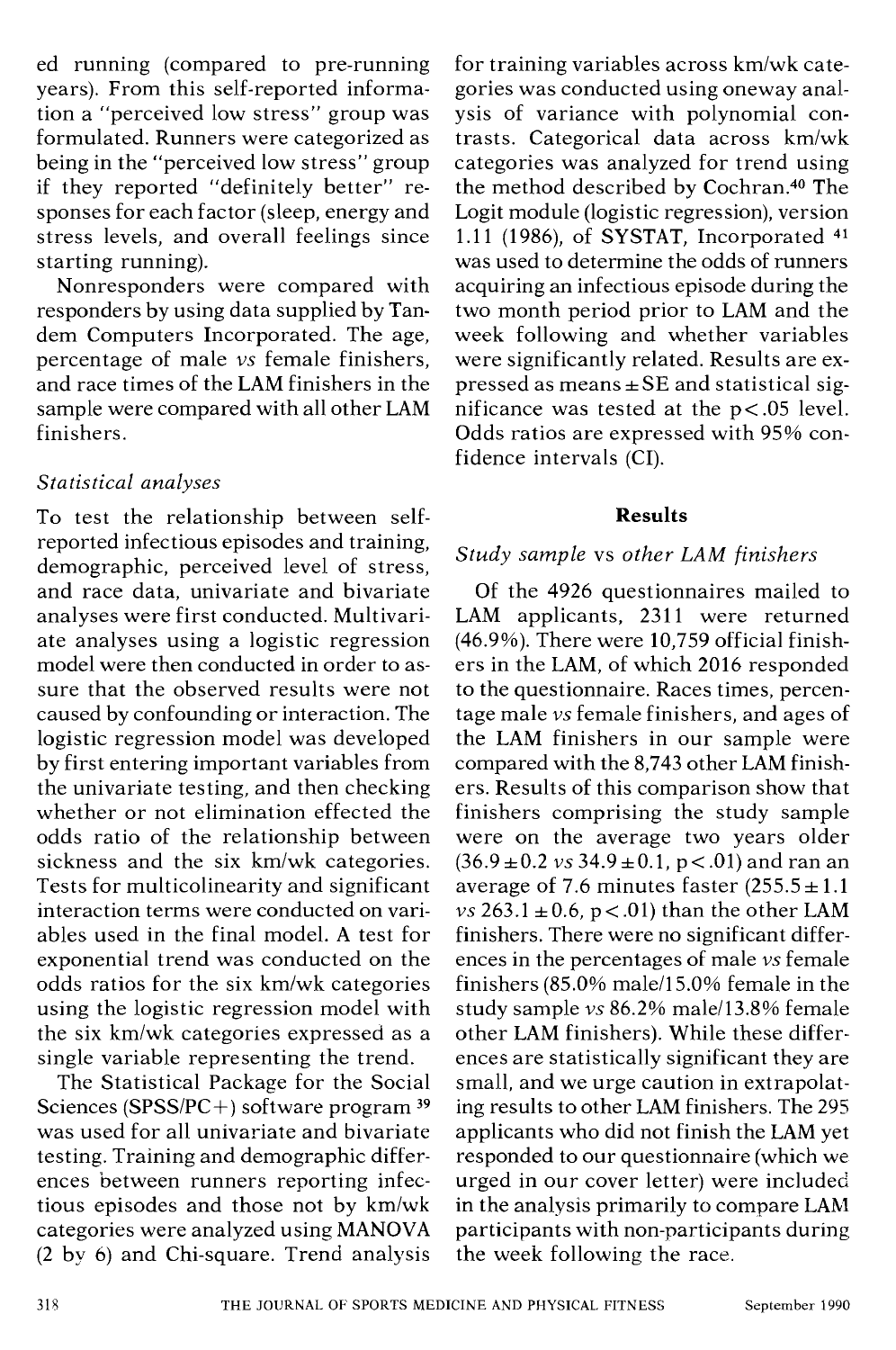TABLE I.—Subject characteristics by kilometer/wk training categories (means  $\pm$  SE).

| Category (km/wk)                  | < 32            | 32-47          | 48-63           | 64-79          | 80-96          | $\geq 97$       | Probabilities<br>Km/wk Trend |
|-----------------------------------|-----------------|----------------|-----------------|----------------|----------------|-----------------|------------------------------|
| N                                 | 263             | 391            | 559             | 552            | 311            | 231             |                              |
| Age                               | $35.1 \pm 0.7$  | $36.2 \pm 0.5$ | $37.7 \pm 0.4$  | $37.6 \pm 0.5$ | $37.9 \pm 0.5$ | $36.9 \pm 0.7$  | .006<br>.002                 |
| Body mass index <sup>1</sup>      | $23.2 \pm 0.2$  | $23.0 \pm 0.1$ | $23.0 \pm 0.1$  | $22.8 \pm 0.1$ | $22.6 \pm 0.1$ | $22.1 \pm 0.1$  | .000<br>.000                 |
| Never married <sup>2</sup>        | 42.2%           | 29.6%          | 29.7%           | 25.1%          | 27.4%          | 33.8%           | .000<br>.014                 |
| College graduate <sup>3</sup>     | 58.9            | 63.9           | 65.7            | 67.4           | 69.8           | 59.1            | .029<br>.246                 |
| # home residents <sup>4</sup>     | $2.7 \pm 0.1$   | $2.8 \pm 0.1$  | $2.8 \pm 0.1$   | $2.9 \pm 0.1$  | $2.9 \pm 0.1$  | $2.9 \pm 0.1$   | .520<br>.051                 |
| Perceived low stress <sup>5</sup> | 25.2%           | 24.3%          | 26.7%           | 25.8%          | 30.2%          | 36.4%           | .003<br>.018                 |
| LAM race time <sup>6</sup>        | $300.7 \pm 3.8$ | $274.4 + 2.6$  | $260.4 \pm 1.9$ | $248.0 + 1.8$  | $236.1 + 2.6$  | $219.5 \pm 2.9$ | .000<br>.000                 |

lBody mass index=weight in kilograms divided by height in meters squared.

ZPercent of runners reporting never having been married.

Percent of runners with at least a college degree.

4Number of residents in the home of the runner (includes runner).

JPercent runners in "perceived low stress" category (see text for explanation).

~LOS Angeles Marathon race time.

Males represent 83.75% of respondents. For the entire sample, 30.1% reported they had never been married *versus* 69.9% who reported either being married (56.2%) or separated-divorced-widowed (13.7%). Of the respondents, 16.8% reported they reside alone, 49.4% with one or two others, and 33.7% with three or more other people. The average body mass index (kg/m<sup>2</sup>) for men averaged  $23.3 \pm 0.05$ for the males and  $20.5 \pm 0.10$  for the females. Only 16% of the entire sample (in comparison to 52% of all US adults) had a body mass index of 25 or greater which has been used as a measure of being overweight.42 Yet 49.6% of the runners reported wanting to lose five pounds (2.27 kg) or more. Body weight was reported by 76.9% of the runners to be lower since starting regular running (compared to pre-running years). For the entire sample, 64.7% reported possessing a college (36.6%) or advanced degree (28.1 %). Of the respondents, 79.2% reported being White, 11.0% Hispanic, 4.2% Oriental and 3.3% Black. Only 3.0% of the respondents reported they were current smokers, with 37.0% reporting they had smoked formerly, and 60.0% never. Males averaged 6.0 minutes per kilometer during the LAM and female 6.5. This pace was approximately 20-25 se-

*Subject characteristics* ends per kilometer slower than reported marathon personal records.

> Subject characteristics are outlined in table I. Statistics represent males and females combined. When subjects were divided into six categories based on km/wk reported during training, significant trends were found including decreases in body mass index  $(kg/m^2)$ , percent of runners never married, and LAM race time, and increase in age and percent of runners perceiving their stress levels as low (see following section).

#### *Perceived low stress group*

The majority of runners reported that since starting regular running in comparison to pre-running years, energy levels were higher (51.5% "definitely higher", 39.5% "somewhat higher"), stress was being handled better (60.2% "definitely better", 38.7% "somewhat better"), sleep was better (48.2% "definitely better", 47.1 % "somewhat better"), and overall feelings were better (79.1% "definitely better", 20.2% "somewhat better"). Table I shows that the percentage of runners included within the "perceived low stress" group increased significantly with increase in km/wk of trining. For the entire sample, 27.5% were included in the "perceived low stress" group.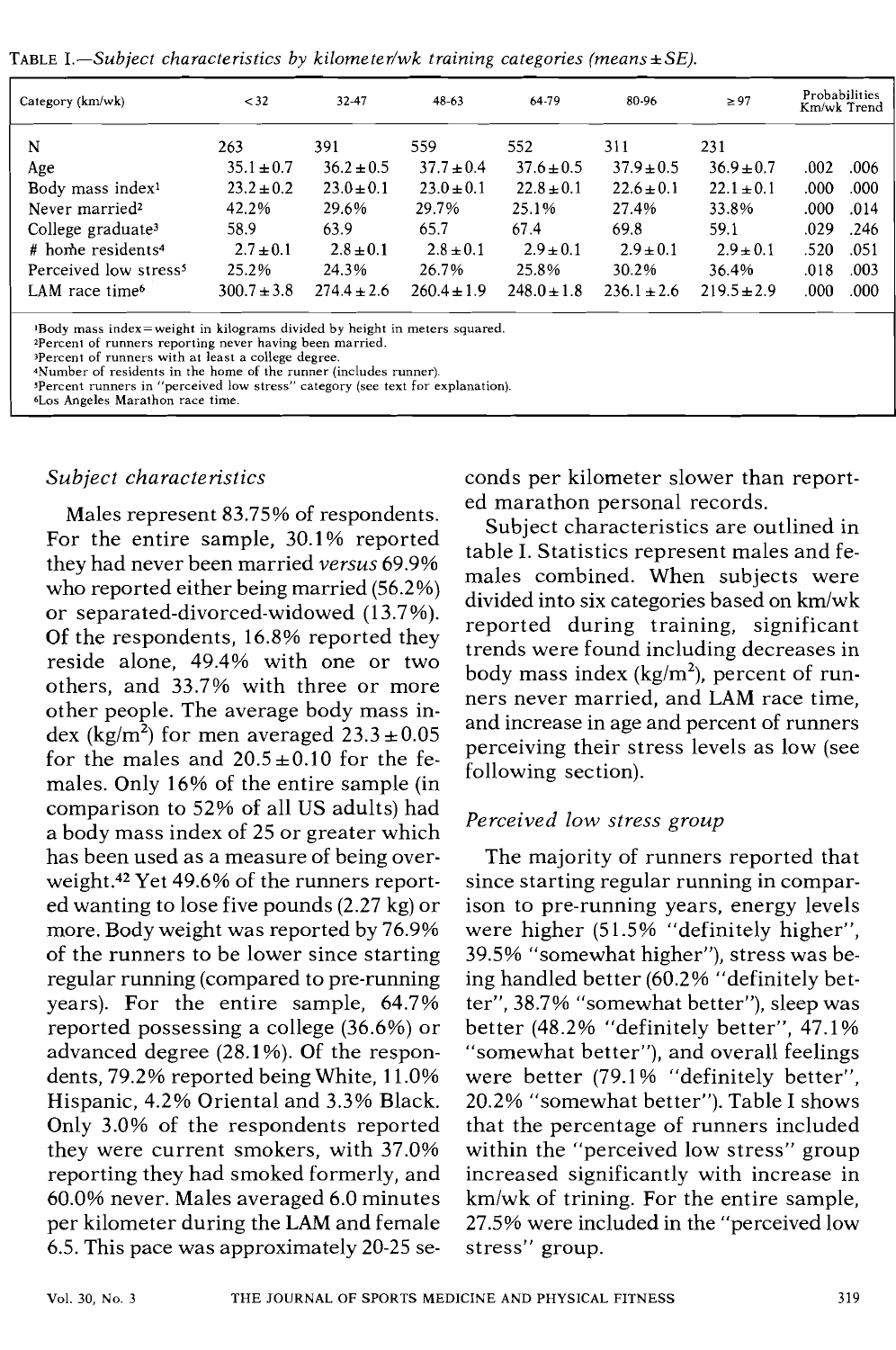|                            |                |                |                |                |                |                                |       | Probabilities |                  |
|----------------------------|----------------|----------------|----------------|----------------|----------------|--------------------------------|-------|---------------|------------------|
| Category<br>(km/wk)        | < 32           | 32-47          | 48-63          | 64-79          | 80-96          | $\geq 97$                      | km/wk | Sickness      | Inter-<br>action |
| N                          |                |                |                |                |                |                                |       |               |                  |
| S <sub>1</sub>             | 80             | 157            | 222            | 209            | 128            | 97                             |       |               |                  |
| <b>NS</b>                  | 112            | 201            | 298            | 286            | 172            | 123                            |       |               |                  |
| Age                        |                |                |                |                |                |                                |       |               |                  |
| S                          | $33.9 \pm 1.0$ | $34.3 \pm 0.7$ | $36.0 \pm 0.7$ | $36.8 \pm 0.7$ | $37.3 \pm 0.9$ | $36.0 \pm 1.0$                 | .010  | .000          | .578             |
| <b>NS</b>                  | $36.6 \pm 1.1$ | $37.6 \pm 0.7$ | $39.1 \pm 0.6$ | $38.3 \pm 0.6$ | $38.5 \pm 0.7$ | $37.4 \pm 0.9$                 |       |               |                  |
| Body mass index            |                |                |                |                |                |                                |       |               |                  |
| S                          | $23.4 \pm 0.3$ | $22.6 \pm 0.2$ | $22.8 \pm 0.2$ | $22.8 \pm 0.2$ | $22.5 \pm 0.2$ | $22.1 \pm 0.2$                 | .000  | .267          | .046             |
| <b>NS</b>                  | $23.0 \pm 0.2$ | $23.4 \pm 0.2$ | $23.2 \pm 0.1$ | $22.8 \pm 0.1$ | $22.6 \pm 0.2$ | $22.0 \pm 0.2$                 |       |               |                  |
| Km/wk 1987 2 mo            |                |                |                |                |                |                                |       |               |                  |
| S                          | $20.7 \pm 0.8$ | $38.7 \pm 0.4$ | $54.1 \pm 0.3$ | $69.4 \pm 0.3$ |                | $84.7 \pm 0.4$ $109.8 \pm 1.9$ | .000  | .089          | .670             |
| <b>NS</b>                  | $20.7 \pm 0.7$ | $39.1 \pm 0.3$ | $54.6 \pm 0.3$ | $69.5 \pm 0.3$ |                | $85.4 \pm 0.2$ 112.1 $\pm 2.0$ |       |               |                  |
| Km/wk 1986 <sup>2</sup>    |                |                |                |                |                |                                |       |               |                  |
| S                          | $23.5 \pm 2.0$ | $33.6 \pm 1.3$ | $37.5 \pm 1.1$ | $48.1 \pm 1.4$ | $61.3 \pm 1.9$ | $78.1 \pm 3.2$                 | .000  | .700          | .515             |
| <b>NS</b>                  | $23.3 \pm 2.1$ | $30.3 \pm 1.0$ | $39.2 \pm 1.0$ | $49.3 \pm 1.2$ | $61.2 \pm 2.3$ | $81.2 \pm 2.5$                 |       |               |                  |
| Days/wk                    |                |                |                |                |                |                                |       |               |                  |
| S                          | $3.0 \pm 0.2$  | $4.2 \pm 0.1$  | $4.9 \pm 0.1$  | $5.5 \pm 0.1$  | $5.8 \pm 0.1$  | $5.9 \pm 0.1$                  | .000  | .017          | .168             |
| <b>NS</b>                  | $3.3 \pm 0.2$  | $4.2 \pm 0.1$  | $4.9 \pm 0.1$  | $5.5 \pm 0.1$  | $5.9 \pm 0.1$  | $6.3 \pm 0.1$                  |       |               |                  |
| Longest run/wk             |                |                |                |                |                |                                |       |               |                  |
| S                          | $12.4 \pm 0.7$ | $16.6 \pm 0.5$ | $20.6 \pm 0.4$ | $23.8 \pm 0.4$ | $25.1 \pm 0.5$ | $26.6 \pm 0.6$                 | .000  | .001          | .058             |
| <b>NS</b>                  | $12.7 \pm 0.6$ | $18.6 \pm 0.5$ | $20.7 \pm 0.4$ | $23.6 \pm 0.4$ | $26.5 \pm 0.5$ | $28.6 \pm 0.6$                 |       |               |                  |
| # hard days/wk             |                |                |                |                |                |                                |       |               |                  |
| S                          | $0.9 \pm 0.1$  | $1.4 \pm 0.1$  | $1.8 \pm 0.1$  | $2.1 \pm 0.1$  | $2.1 \pm 0.1$  | $2.4 \pm 0.1$                  | .000  | .535          | -341             |
| <b>NS</b>                  | $1.0 \pm 0.1$  | $1.4 \pm 0.1$  | $1.7 \pm 0.1$  | $1.9 \pm 0.1$  | $2.2 \pm 0.1$  | $2.4 \pm 0.1$                  |       |               |                  |
| RPE easy days <sup>3</sup> |                |                |                |                |                |                                |       |               |                  |
| S                          | $3.3 \pm 0.2$  | $4.0 \pm 0.1$  | $4.0 \pm 0.1$  | $4.0 \pm 0.1$  | $4.0 \pm 0.1$  | $4.1 \pm 0.2$                  | .000  | .485          | .880             |
| <b>NS</b>                  | $3.4 \pm 0.1$  | $3.9 \pm 0.1$  | $3.9 \pm 0.1$  | $4.0 \pm 0.1$  | $4.0 \pm 0.1$  | $4.3 \pm 0.2$                  |       |               |                  |
| RPE hard days              |                |                |                |                |                |                                |       |               |                  |
| S                          | $5.9 \pm 0.3$  | $6.6 \pm 0.2$  | $6.8 \pm 0.1$  | $6.7 \pm 0.1$  | $6.9 \pm 0.2$  | $6.9 \pm 0.2$                  | .000  | .270          | .456             |
| <b>NS</b>                  | $5.9 \pm 0.2$  | $6.4 \pm 0.1$  | $6.3 \pm 0.1$  | $6.6 \pm 0.1$  | $7.0 \pm 0.1$  | $7.0 \pm 0.2$                  |       |               |                  |
| Years running              |                |                |                |                |                |                                |       |               |                  |
| S                          | $5.6 \pm 0.6$  | $6.0 \pm 0.4$  | $6.9 \pm 0.4$  | $7.4 \pm 0.4$  | $8.3 \pm 0.5$  | $7.1 \pm 0.5$                  | .000  | .038          | .004             |
| <b>NS</b>                  | $5.1 \pm 0.5$  | $7.6 \pm 0.5$  | $7.5 \pm 0.4$  | $7.6 \pm 0.3$  | $7.2 \pm 0.4$  | $9.5 \pm 0.6$                  |       |               |                  |
|                            |                |                |                |                |                |                                |       |               |                  |

TABLE *11.-Two month period to Los Angeles Marathon: average training statistics for runners reporting a1 least one infectious episode* vs *none by kmlwk categories.* 

 $1S$  = at least one self-reported infectious episode during the two month period prior to the LAM; NS = no self-reported infectious episodes during the two month period prior to the LAM.<br>
2Average kilometers per week duri

#### *Average training statistics*

Table I1 outlines average training statistics for the two month period (JanuaryIFebruary 1987) prior to the race for both the runners reporting at least one infectious episode and for those reporting none by km/wk categories. Because females did not differ significantly from males in most of the training variables, statistics are presented for males and females combined. For both groups, the higher distance runners were significantly more experienced and older, trained more frequently and intensely, ran further during their longest run of the week, and had a lower body mass index  $(p < .01)$ . Trend analysis revealed significant increases for age, and significant decreases for body mass index, across km/wk categories  $(p < .000)$ . trend analysis for all training variables revealed significant increases across km/wk categories ( $p < .000$ ).

For the entire sample, the average runner had  $7.2 \pm 0.1$  years of experience, and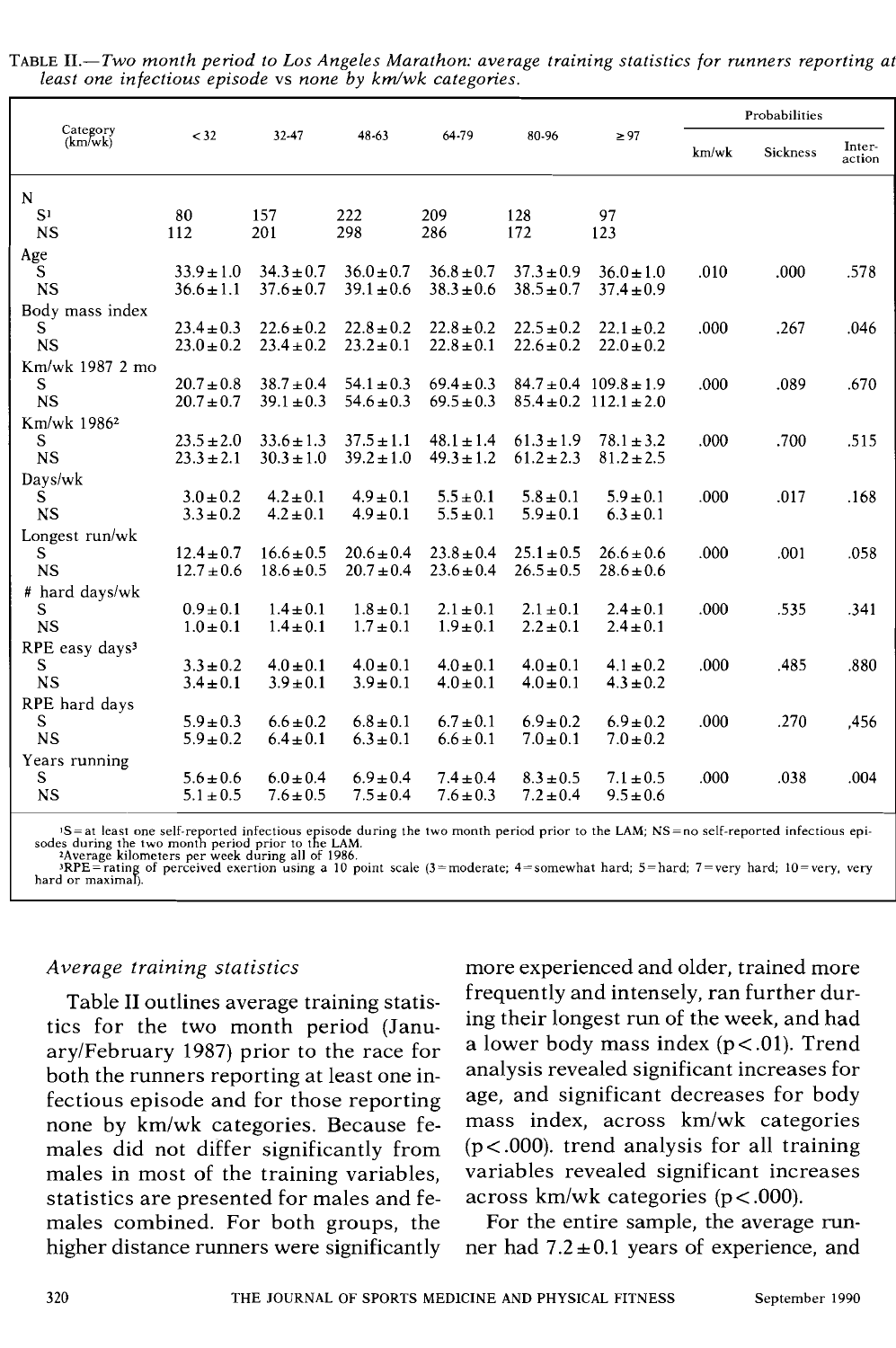during JanuarylFebruary 1987 ran  $61.0 \pm 0.6$  km/wk, trained  $4.9 \pm 0.03$ days/wk, ran  $16.0 \pm 0.2$  km during the weekly longest run, reported a rating of perceived exertion (RPE) using a 10-point scale <sup>38</sup> of  $3.9 \pm 0.03$  on easy days and  $6.6 \pm 0.04$  on hard days, and participated in heavier than normal training  $1.8 \pm 0.03$ dayslwk. Only 23.7% of the runners averaged more than 80.5 km/wk during January/February 1987 (11.1% in 1986). The average runner increased training by  $15.6 \pm 0.5$  km/wk in January/February 1987 *vs* all of 1986. This varied widely based on the km/wk category  $(-5.9 \pm 1.4 \text{ km/wk}$  for the  $\lt 32$  km/wk group *vs*  $31.0 \pm 2.1$  km/wk for the  $\geq 97$  km/wk group).

#### *Infectious episodes in runners before the LAM*

Table I1 also shows the relationship of self-reported infectious episodes and  $km/wk$  categories with training variables. An overall MANOVA test of these relationships showed that the km/wk categories were significantly related to the training variables (Pillais Trace = 1,02,  $F(45, 10345)$  $= 58.90$ , p < .0005), that the infectious episode category (at least one during the two month period prior to the LAM) was significantly related to some of the training variables (Pillais Trace =  $0.018$ , F(9,2065) = 4.15,  $p < .0005$ ), and that these variables interact in some ways in predicting the training variables (Pillais  $Trace = 0.030$ ,  $F(45,10345)=1.40$ , p= .039).

Table **I1** shows that runners reporting at least one infectious episode during the two month period prior to the LAM were significantly younger than those not reporting an infectious episode. In addition, runners reporting at least one infectious episode also reported lower distances during the average longest weekly run, a slightly lower frequency of training, and slightly fewer years of running experience ( $p < .05$ ). Runners reporting at least one infectious episode also tended to report lower training distances. Signifi-

cant two-way interactions (km/wk categories and reported sickness) occurred for only two variables, body mass index and number of years of running.

A separate analysis was conducted using repeated measures ANOVA to evaluate the effect of sickness on training. Runners reporting an infectious episode in January but not February, February but not January, January and February, or neither January or February were contrasted.

Sickness in February but not January, or sickness in both months was found to be associated with a decreased running distance during the average longest weekly run  $(p = .026)$ , with a trend also towards fewer kilometers of running  $(p = .067)$  per week during the month of reported sickness.

Frequency of training was also reduced in those reporting sickness in February or both months, but this was not significant  $(p = .14)$ . LAM race times were nearly exactly the same in runners sick during JanuarylFebruary 1987 *vs* runners notsick  $(255.46 \pm 1.7 \text{ vs } 255.49 \pm 1.4 \text{ respective-}$ ly,  $p = .989$ ) implying that the two groups were of equal running ability. So runners reporting infectious episodes did appear to reduce the magnitude of their training, especially when the episode occurred during the month preceding the LAM.

During the two month period (JanuarylFebruary 1987) prior to the March 1, 1987 LAM, 43.2% of all runners reported at least one infectious episode. Fifty percent of the runners reported at least one person sick at home during this period. Table III shows that the percentage of runners reporting at least one infectious episode during JanuarylFebruary 1987 was not significantly different by km/wk categories. The percentage of runners reporting at least one infectious episode in at least one resident of their home was significantly different by km/wk category. However, trend analysis revealed that the increase was not significant over all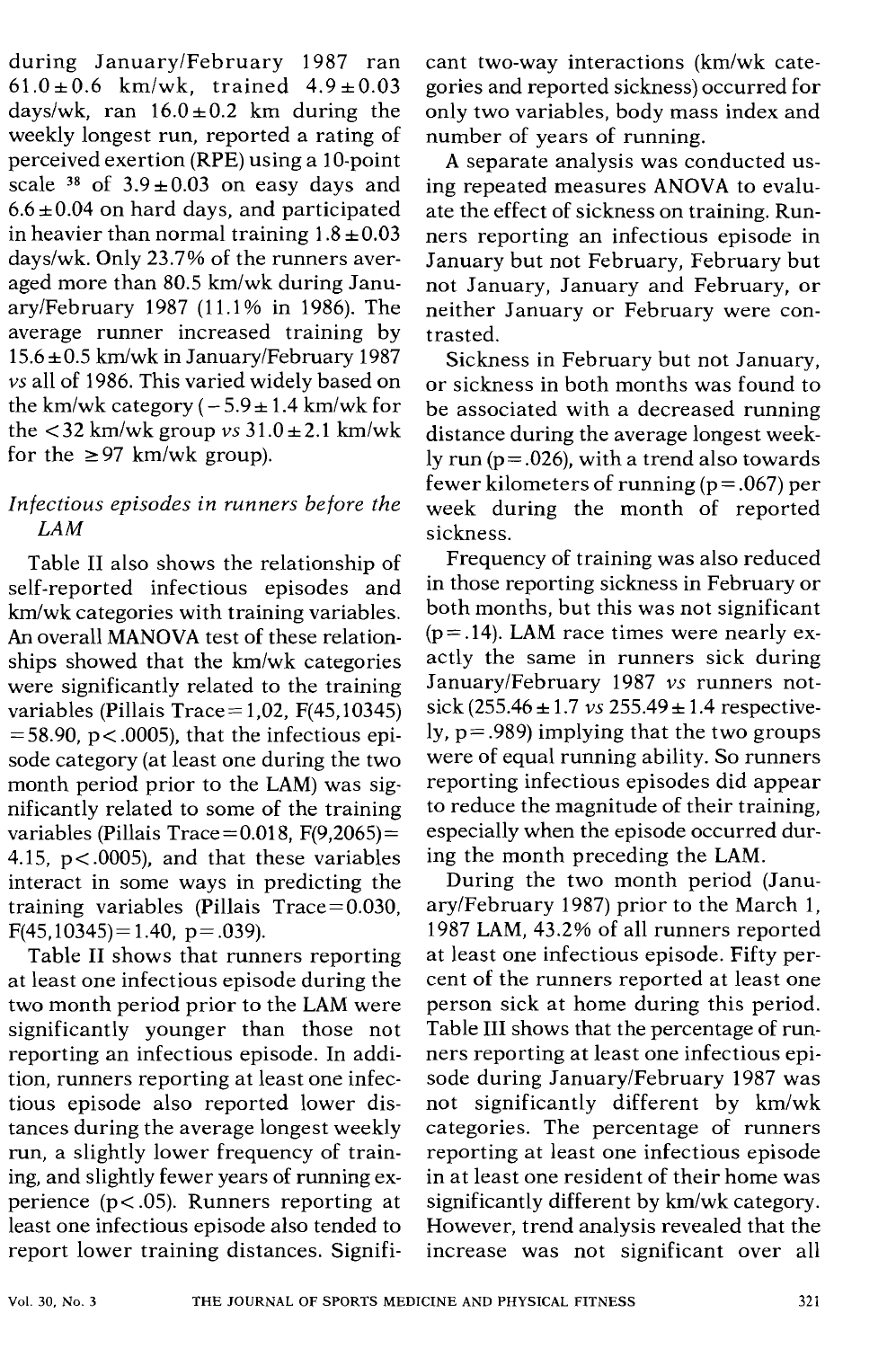| Category (km/wk)                                                                                                                                       | No.  | $<$ 32 | 32-47 | 48-63 | 64-79 | 80-96 | $\geq 97$ | Probabilities<br>Km/wk Group |      |
|--------------------------------------------------------------------------------------------------------------------------------------------------------|------|--------|-------|-------|-------|-------|-----------|------------------------------|------|
| % of all runners repor-                                                                                                                                |      |        |       |       |       |       |           |                              |      |
| ting at least one in-                                                                                                                                  |      |        |       |       |       |       |           |                              |      |
| fectious episode                                                                                                                                       | 980  | 42.7   | 44.2  | 42.5  | 42.3  | 43.4  | 44.2      | .991                         |      |
| % of all runners repor-                                                                                                                                |      |        |       |       |       |       |           |                              |      |
| ting home sickness <sup>1</sup>                                                                                                                        | 1136 | 42.4   | 49.7  | 52.4  | 51.0  | 55.5  | 44.2      | .013                         |      |
| <b>Sex</b>                                                                                                                                             |      |        |       |       |       |       |           |                              |      |
| Males                                                                                                                                                  | 1906 | 40.8   | 43.5  | 42.1  | 43.3  | 44.2  | 44.3      | .969                         | .820 |
| Females                                                                                                                                                | 366  | 51.0   | 47.1  | 46.5  | 37.8  | 39.2  | 43.2      | .653                         |      |
| Marital status <sup>2</sup>                                                                                                                            |      |        |       |       |       |       |           |                              |      |
| Never married                                                                                                                                          | 686  | 43.2   | 53.9  | 48.8  | 51.1  | 48.2  | 44.9      | .646                         | .001 |
| Married                                                                                                                                                | 1584 | 42.4   | 40.5  | 39.9  | 39.2  | 41.3  | 43.8      | .937                         |      |
| Education                                                                                                                                              |      |        |       |       |       |       |           |                              |      |
| <college grad<="" td=""><td>797</td><td>40.7</td><td>41.1</td><td>45.8</td><td>42.9</td><td>50.0</td><td>48.9</td><td>.630</td><td>.390</td></college> | 797  | 40.7   | 41.1  | 45.8  | 42.9  | 50.0  | 48.9      | .630                         | .390 |
| $\geq$ College grad                                                                                                                                    | 1474 | 44.2   | 46.0  | 41.1  | 42.0  | 40.6  | 41.2      | .824                         |      |
| Race                                                                                                                                                   |      |        |       |       |       |       |           |                              |      |
| White                                                                                                                                                  | 1801 | 41.8   | 43.8  | 42.6  | 43.5  | 42.2  | 41.7      | .995                         | .772 |
| Non-white                                                                                                                                              | 465  | 44.2   | 45.2  | 43.1  | 37.1  | 47.2  | 51.8      | .618                         |      |
| Home sickness                                                                                                                                          |      |        |       |       |       |       |           |                              |      |
| Yes                                                                                                                                                    | 1136 | 58.6   | 53.1  | 57.0  | 54.1  | 54.1  | 57.8      | .886                         | .000 |
| <b>No</b>                                                                                                                                              | 1132 | 31.1   | 35.2  | 26.7  | 30.1  | 29.7  | 33.3      | .500                         |      |
| Perceived low stress <sup>3</sup>                                                                                                                      |      |        |       |       |       |       |           |                              |      |
| Yes                                                                                                                                                    | 606  | 39.1   | 33.3  | 41.7  | 34.1  | 29.7  | 39.0      | .463                         | .000 |
| N <sub>0</sub>                                                                                                                                         | 1608 | 43.9   | 48.4  | 42.5  | 44.9  | 47.1  | 46.2      | .708                         |      |

TABLE III.—Demographic variables by km/wk categories: percent runners reporting at least one infectious episode during the two month period prior to the LAM.

lHome sikness: report by runner of at least one infectious episode in at least one member residing in home of runners during the month period prior to LAM.

2Married category include runners both currently or formerly married.

3Perceived low stress: see text for explanation.

categories ( $p = 0.26$ ). Nearly twice as many runners reporting at least one infectious episode in residents of their home also reported an infectious episode in themselves. For runners reporting infectious episodes, most (75-78%) reported symptom days of 7 days or less per month.

Analyses for trend of all variables in table 111 revealed no significant changes over km/wk categories. A significantly higher percentage of never married runners reported at least one infectious episode during the two month period prior to the LAM *versus* married or formerly married runners. Because married runners did not differ significantly in reported infectious episodes from divorced/separated runners (41.3% *vs* 38.7% respectively,  $p = .43$ ), these two groups were con-

trasted together with never married runners in all analyses. A significantly lower percentage of runners in the "perceived low stress" group reported at least one infectious episode during this time period. Males and females, college graduates and non-college graduates, and whites and non-whites did not differ significantly in reports of infectious episodes.

Table IV outlines the final logistic regression model parameters and statistics used in predicting the odds of acquiring at leasr one infectious episode during the two months prior to the LAM. Variables were tested for their effect on the odds ratio statistic representing the relationship between km/wk categories and self-reported infectious episodes. Important variables included the number of resi-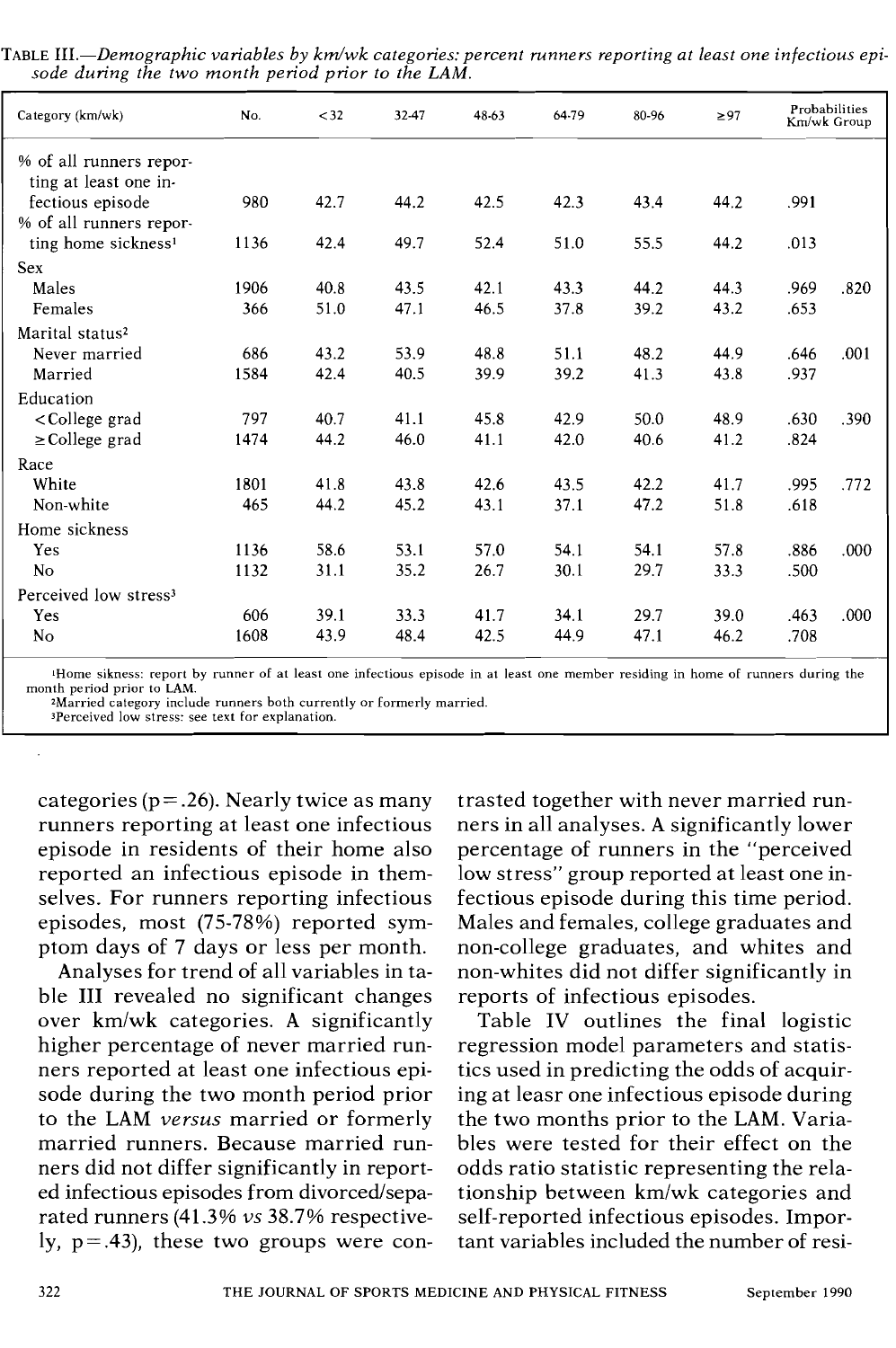TABLE *1V.-Logistic regression model parameters and statistics used in predicting the odds of acquiring at least one infectious episode during the two month period (January/February)prior to the Los Angeles Marathon.* 

| Parameter*                                                                                                                                            | Estimate   | Standard<br>error | t-statistic | 2-tailed<br>p value |
|-------------------------------------------------------------------------------------------------------------------------------------------------------|------------|-------------------|-------------|---------------------|
| Constant                                                                                                                                              | 1.03805    | 0.43166           | 2.405       | .016                |
| $#home$ residents                                                                                                                                     | $-0.14058$ | 0.03940           | $-3.568$    | .000                |
| Age                                                                                                                                                   | $-0.01413$ | 0.00556           | $-2.543$    | .011                |
| Longest run/wk                                                                                                                                        | $-0.02675$ | 0.01163           | $-2.301$    | .021                |
| Days/wk                                                                                                                                               | $-0.07173$ | 0.04340           | $-1.653$    | .098                |
| Contrasts                                                                                                                                             |            |                   | Odds ratio  | 95% CI              |
| Sickness in runner's home                                                                                                                             |            |                   |             |                     |
| Yes $\nu s$ no                                                                                                                                        | 1.25858    | 0.10123           | 3.52        | $(2.89-4.29)$       |
| Perceived low stress                                                                                                                                  |            |                   |             |                     |
| Yes <i>vs</i> no                                                                                                                                      | 0.34852    | 0.10470           | 1.42        | $(1.15 - 1.74)$     |
| Never married vs married                                                                                                                              | 0.30455    | 0.12351           | 1.35        | $(1.06-1.73)$       |
| $<$ 32 $vs \geq 97$ km/wk                                                                                                                             | 0.69773    | 0.27330           |             |                     |
| 32-47 <i>vs</i> ≥97 km/wk                                                                                                                             | 0.38192    | 0.21126           |             |                     |
| 48-63 <i>vs</i> ≥97 km/wk                                                                                                                             | 0.42088    | 0.18651           |             |                     |
| 64-79 $vs \ge 97$ km/wk                                                                                                                               | 0.32364    | 0.17717           |             |                     |
| $80-96$ vs $\geq 97$ km/wk                                                                                                                            | 0.31935    | 0.19082           |             |                     |
| *See legends for tables I, II and III for explanation of parameters. See figure 1 for odds ratios and 95% confidence intervals<br>of km/wk contrasts. |            |                   |             |                     |

dents in the runner's home, reports of infectious episodes in other members of the runner's home, marital status, "perceived low stress", age, average longest run per week, and average days per week of training. The latter two training variables had the effect of controlling for the decrease



**Fig. 1.-Odds ratios and** 95% **confidence intervals for kmlwk contrasts (highest distance group,** <96 km/wk versus each other km/wk category) in predict**ing at least one infectious episode (self-reported) in applicants of the Los Angeles Marathon during the two months prior to the event.** 

in training experienced by runners reporting infectious episodes during the two month period prior to the **LAM.** 

Variables in the final model were tested for significant interaction with the kmlwk categories, and none of the terms were found to be significant. Tolerance levels as well an multicolinearity diagnostics recommended by Wilkinson **41** showed no evidence of multicolinearity. In addition, the two significant interaction terms from table I1 were tested with the final model and neither were found to be significant.

Figure 1 portrays the odds ratios for predicting self-reported infectious episodes by km/wk category with other variables controlled. In runners training **2** 97 *versus* < 32 km/wk, the odds ratio for selfreported infectious training episodes during the two month period prior to the **LAM**  was 2.0 (95% CI 1.2-3.4). **A** test for trends showed an increase in odds ratio with increase in  $km/wk$  category ( $p = .04$ ). However, further analysis revealed a significant contrast between the  $\geq$ 97 km/wk group and all other groups (p = .045). **A** test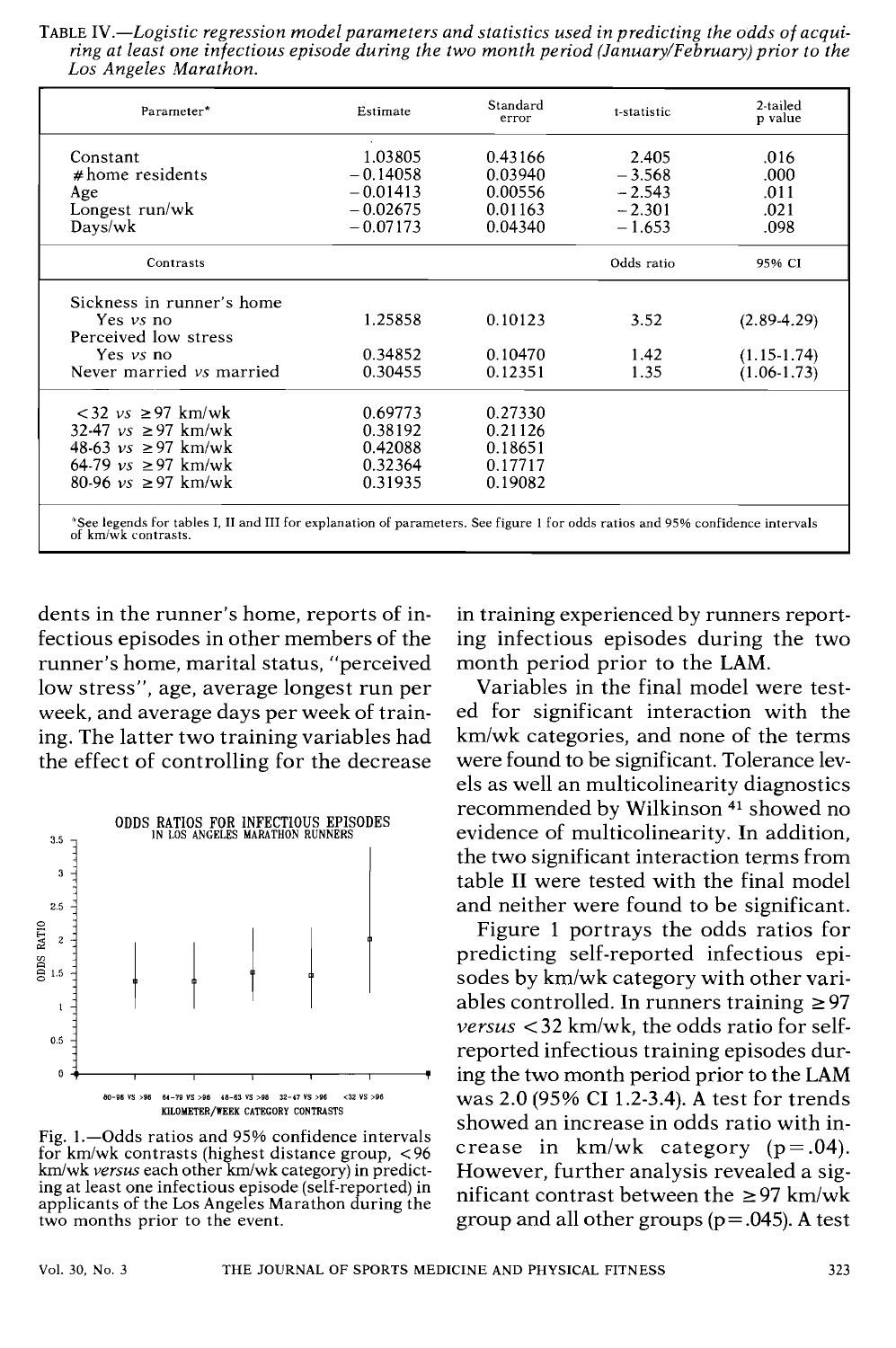TABLE *V.-Logistic regression model parameters and statistics used in predicting the odds of acquiring an infectious episode during the week following the Los Angeles Marathon\*.* 

| Parameter**                                                                  | Estimate                               | Standard<br>error             | t-statistic                      | 2-tailed<br>p value            |
|------------------------------------------------------------------------------|----------------------------------------|-------------------------------|----------------------------------|--------------------------------|
| Constant<br># home residents<br>Age                                          | $-2.67399$<br>$-0.16783$<br>$-0.02148$ | 0.65494<br>0.05757<br>0.00750 | $-4.083$<br>$-2.915$<br>$-2.866$ | .000<br>.004<br>.004           |
| Contrasts                                                                    |                                        |                               | Odds<br>ratio                    | 95%<br>confidence<br>intervals |
| Sickness in runner's home<br>Yes $\nu s$ no<br>Participation vs non-partici- | 1.14083                                | 0.16946                       | 3.1                              | $(2.2-4.4)$                    |
| pation in LAM                                                                | 1.77734                                | 0.58983                       | 5.9                              | $(1.9-18-8)$                   |

\*Sample includes only those runners (both participants and applicants who choose not to run) who reported not being sick<br>during the week just before the Los Angeles Marathon.<br>\*\*See explanation for various parameters in tex

for trend with the lower five km/wk groups (with the  $\geq 97$  km/wk group left out of the analysis) was not significant  $(p=.63)$ . Thus the significant trend in odds ratios across km/wk categories is largely explained by the high odds of reported sickness in the  $\geq$ 97 km/wk category.

The non-significant univariate relationship between self-reported infectious episodes and km/wk category became significant under multivariate analysis. This is perhaps best explained in that higher distance runners were also older, ran more days per week and kilometers during their average longest weekly run, reported more sickness at home, and were more likely to report never having been married. When these variables were controlled, the relationship between selfreported infectious episodes and km/wk category became important, especially when the lowest and highest km/wk categories were contrasted.

Other univariate results held up under multivariate analysis except for the number of residents in the runner's home, and number of years of running experience. The number of residents in the runner's home was found to be positively associated with reported sickness at home  $(x^2(4,N=2298) = 315.1, p = .000)$ . In addition, as expected, fewer residents were reported in the homes of "never married" runners  $(x^2(4,N=2303)=290.43, p=.0000)$ . Under multivariate analysis, these relationhips became important.

# *Odds of acquiring an infectious episode during the week following the LAM*

Table V outlines the logistic regression model parameters and statistics used in predicting the odds of acquiring an infectious episode during the week following the LAM.

In this analysis, only race participants free of sickness the week before the race were used. During the week before the race, 342 runners reported an infectious episode. Of these, 132 (38.6%) participated in the race and were still sick the week after (176 participated and were not sick the week after, 34 chose not to run). So only sick-free runners were included in the logistic regression analysis to predict what runners would become sick with an infectious episode following the race.

Of the 1828 LAM participants sick-free before the race, 236 (12.9%) became sick during the week following the race. A total of 134 runners (not sick the week before LAM) choose not to run the race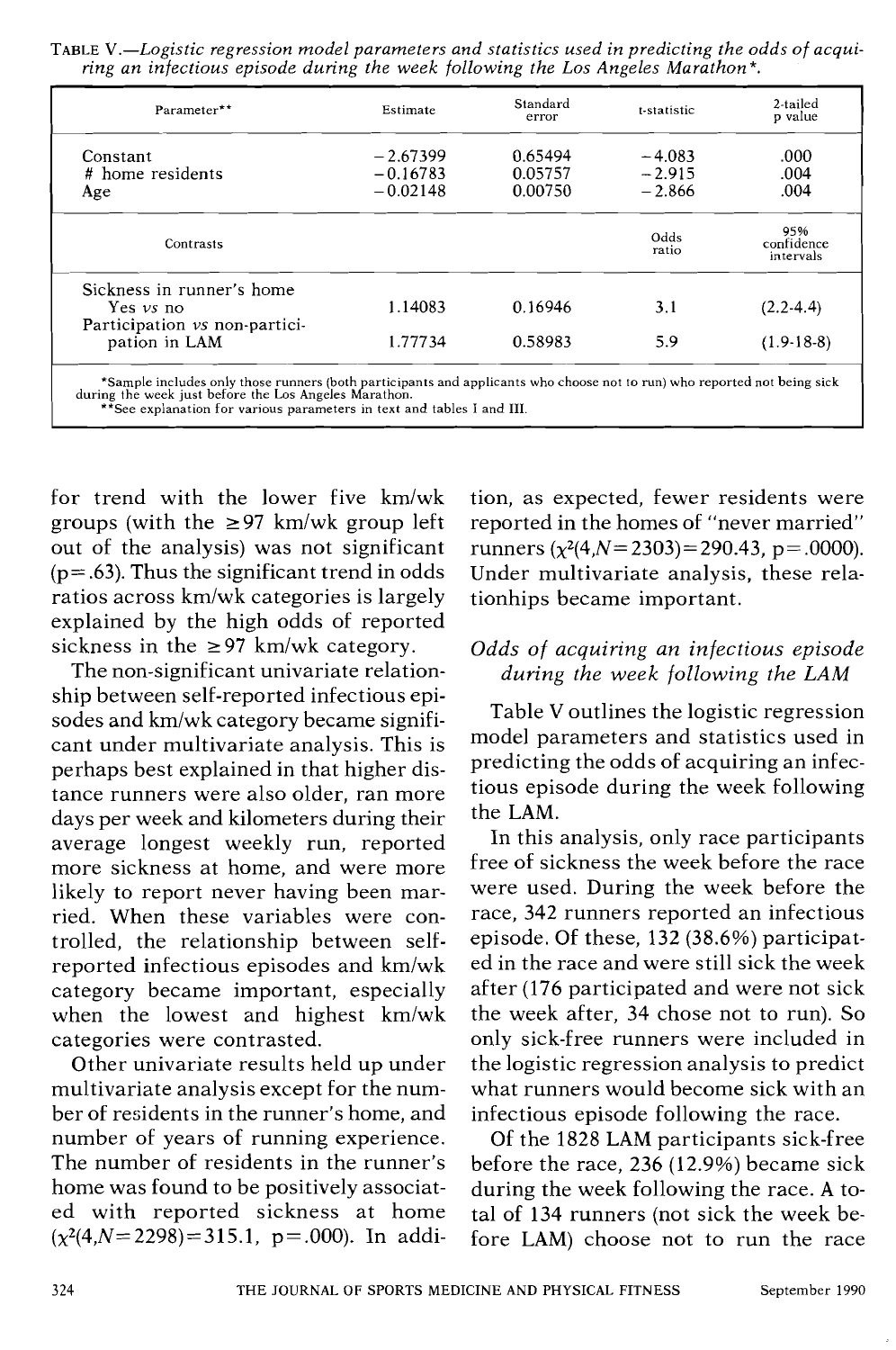(DNR). Of the DNR only 3 (2.2%) became sick during the week following the race. In the logistic regression analysis, this factor (race participation) was highly significant in predicting sickness following the LAM, odds ratio=5.9 (95% CI 1.9-18.8). Univariate analysis showed that the 134 DNR runners were similar in age  $(37.6 \pm 0.9 \text{ vs } 37.3 \pm 0.2, \text{ p} = .74)$ , running experience  $(7.6 \pm 0.5 \text{ vs } 7.2 \pm 0.1 \text{ years})$  $p = .46$ ), body mass index  $(22.86 \pm 0.2 \text{ vs.}$  $22.87 \pm 0.1$ , p = .97), reported sickness in JanuarylFebruary 1987 (38% **vs** 33%, p=.27), and 1986 kilometers of running  $(42.5 \pm 1.9 \text{ vs } 45.4 \pm 0.6 \text{ km/wk}, p = .13)$  to the 1828 LAM participants. However, training by the 134 DNR runners in 1987 did not increase as it did in the 1828 LAM participants  $(44.0 \pm 2.4 \text{ vs } 62.5 \pm 0.6 \text{ km/wk})$ . January/February 1987). Thus the increase in odds of becoming sick in the race participants **vs** those runners who choose not to run might be slightly affected by the decreased training experienced during the two month period prior to the LAM. However, entering km/wk 1987 into the logistic regression model did not effect the outcome, and was found to be nonsignificant. Other parameters that were nonsignificant included other training variables, marital status, and the percent of runners in the "perceived low stress" group.

LAM participants who reported someone sick at home **versus** LAM participants reporting no one sick at home during the week following the race experienced an increase in odds of acquiring an infectious episode, odds ratio =  $3.1$  (2.2-4.4).

#### **Comment and conclusions**

The results of this study of 2311 applicants of the Los Angeles Marathon support the hypothesis that runners experience increased odds for infectious episodes during heavy training or following a marathon race. During the two month period (JanuarylFebruary 1987) prior to the March 1, 1987 LAM, 43.2% of the runners reported at least one infectious episode. With important variables controlled for, runners training 97 or more  $km/wk$  in contrast to less than  $32 \text{ km/wk}$  during these two winter months doubled their odds for self-reported infectious episodes. In addition, of the LAM participants who did not report an infectious episode during the week prior to the LAM, 12.9% became sick during the week following the race, **versus** only 2.2% of similarly experienced, sick-free runners who chose not to run, odds ratio=5.9 (95% CI 1.9-18.8).

In our sample, trend analysis revealed that increase in km/wk of running was significantly associated with increase in frequency and intensity of training. When weekly training distances exceeded 96 km/wk, the average weekly longest run averaged approximately 27 km. This amount of training, and the marathon race experience itself were associated with increased odds for self-reported infectious episodes. These results are supportive of clinical studies. Six researchers **20-24** have reported results on 38 highly trained athletes engaging in 32 to 42 kilometer runs or 20-50 km cross country ski races. Athletes in these studies experienced strong leucocytosis (175-290%) and granulocytosis ( $\sim$  375%), and these changes were correlated with large increases in cortisol. Eskola **et** *al?O* reported depression of lymphocyte function in eight long distance runners for several hours following a 42 km run which returned to normal within 24 hours following the event. They hypothesized that marathon running as a maximal psycho-physical stressor in impairing lymphocyte function may make runners more susceptible for infections. Tomai **et** *al.5* has reported that the mucosal immune system is suppressed by prolonged exercise, and has offered that this also may make athletes more susceptible to upper respiratory infections.

Other factors other than quantity of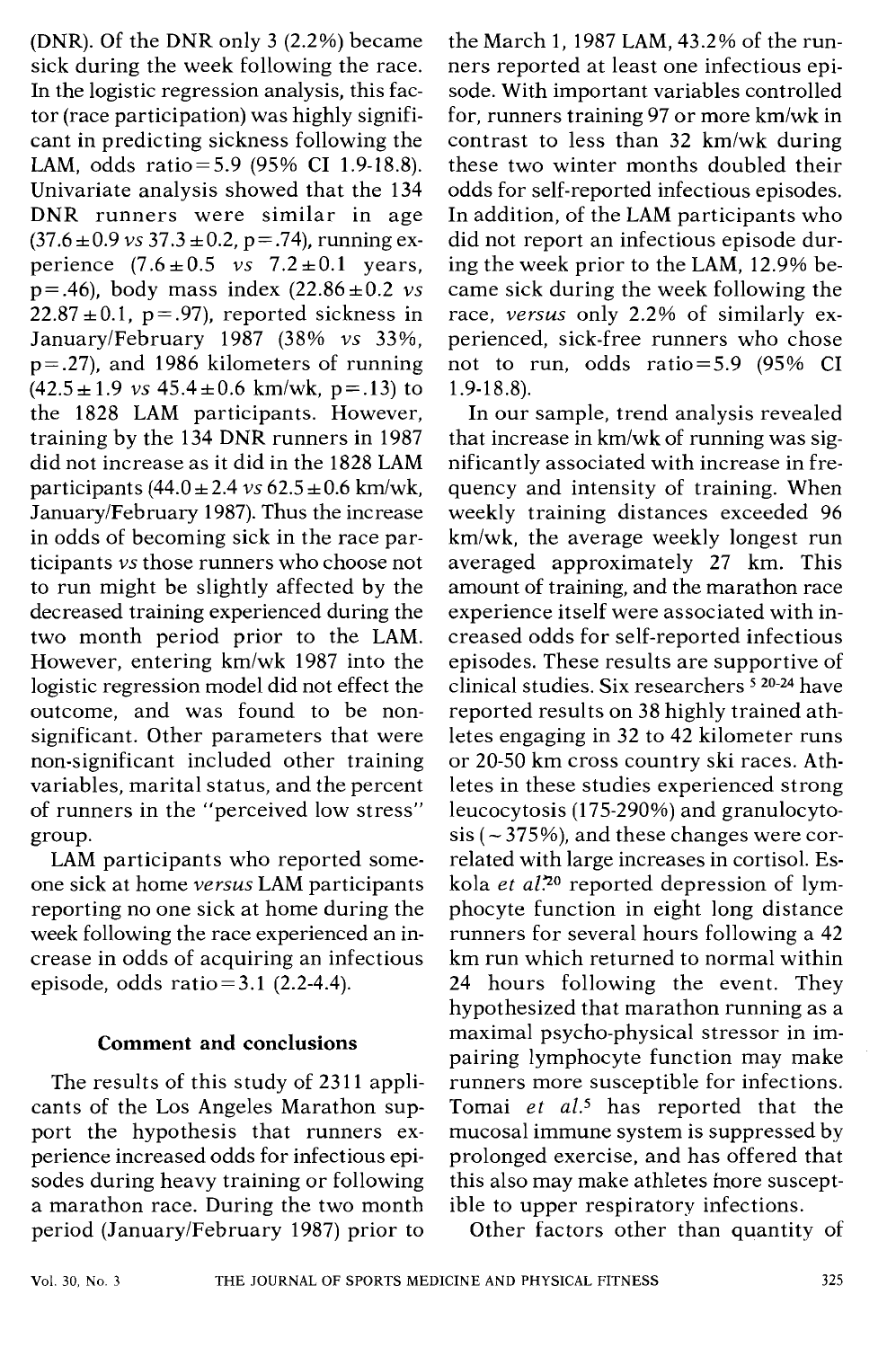training were significantly associated with infectious episodes. Younger runners were more likely to report infectious episodes during the two month period prior to the **LAM** than older runners. This agrees with other studies that have shown an inverse relationship between incidence of upper respiratory illness and age.43 In addition, only 40.8% of married or formerly married runners reported infectious episodes during this period in contrast to 48.6% of never married runners, odds ratio = 1.35 (95% CI 1.1-1.7). Runners who reported infectious episodes in members of their home were nearly twice as likely to report personal infectious episodes (55.7% **vs** 30.6%). However, it is not possible from our data to ascertain cause and effect from this relationship. Variables not found to be important in either univariate or multivariate testing included educational status, race, sex, body mass index, number of hard training sessions per week, intensity of training, or number of years of running experience.

Our data support the growing evidence of the negative relationship between stress and infectious episodes. $44\overline{45}$  Only 36.3% of runners who perceived themselves as responding to their training programs with "definitely better" levels of sleep, energy, overall feelings, and ability to handle stress since starting regular running reported infectious episodes. This compares with 45.2% of runners not included in the "perceived low stress" group, odds ratio= 1.42 (95% CI 1.15-1.74). Interestingly, more of the higher distance runners were categorized into this group. Other researchers 46 **47** have reported that regular aerobic training is associated with mood elevation and an improved selfconcept, with decreased feelings of depression and anxiety.

This epidemiologic study is the first to explore the relationship between selfreported infectious episodes, and training and demographic variables. It should be considered exploratory, with additional

research needed to corroborate significant findings. The data is self-reported, the sample bias is only partly defined, the "perceived low stress" group used simple and self-reported criteria, and the number of applicants used in establishing the increased odds for infectious episodes following the **LAM** was limited in size. The non-significant univariate relationship between reported infectious episodes and km/wk categories only became important under multivariate analysis when various training and demographic variables were controlled for.

However, because of the high educational level of the study sample, the interest shown by the runners in the study, awareness by runners in general regarding their health and lifestyle habits, and the small differences seen when comparing the race times, ages, and percentages of male **vs** female **LAM** finishers in responders **vs** nonresponders, some of these potential weaknesses may not have been overly important in their effect on the final outcome.

The present sample represented a wide range of runners of varying talents and training habits  $(km/wk)$  in January/ February 1987 ranged from 0 to 282, with 8.9% running 24 km/wk or less and 5.7% running 105 km/wk or more). We hypothesized that higher- **vs** lower-tomoderate distance runners might experience increased odds of acquiring an infectious episode. Our data suggest that this relationship is most important when the highest km/wk runners  $(297 \text{ km/wk})$ are contrasted either with the  $\langle 32 \text{ km/wk} \rangle$ group or all other runners combined. Data from table I1 indicate that the present sample included fewer very-high distance runners than would be expected in a group of runners training for a marathon. It is possible that by including more subjects at both extremes (habitual sedentary and very-high distance runners), a stronger relationship might be seen, perhaps Ucurve in effect, with both sedentary and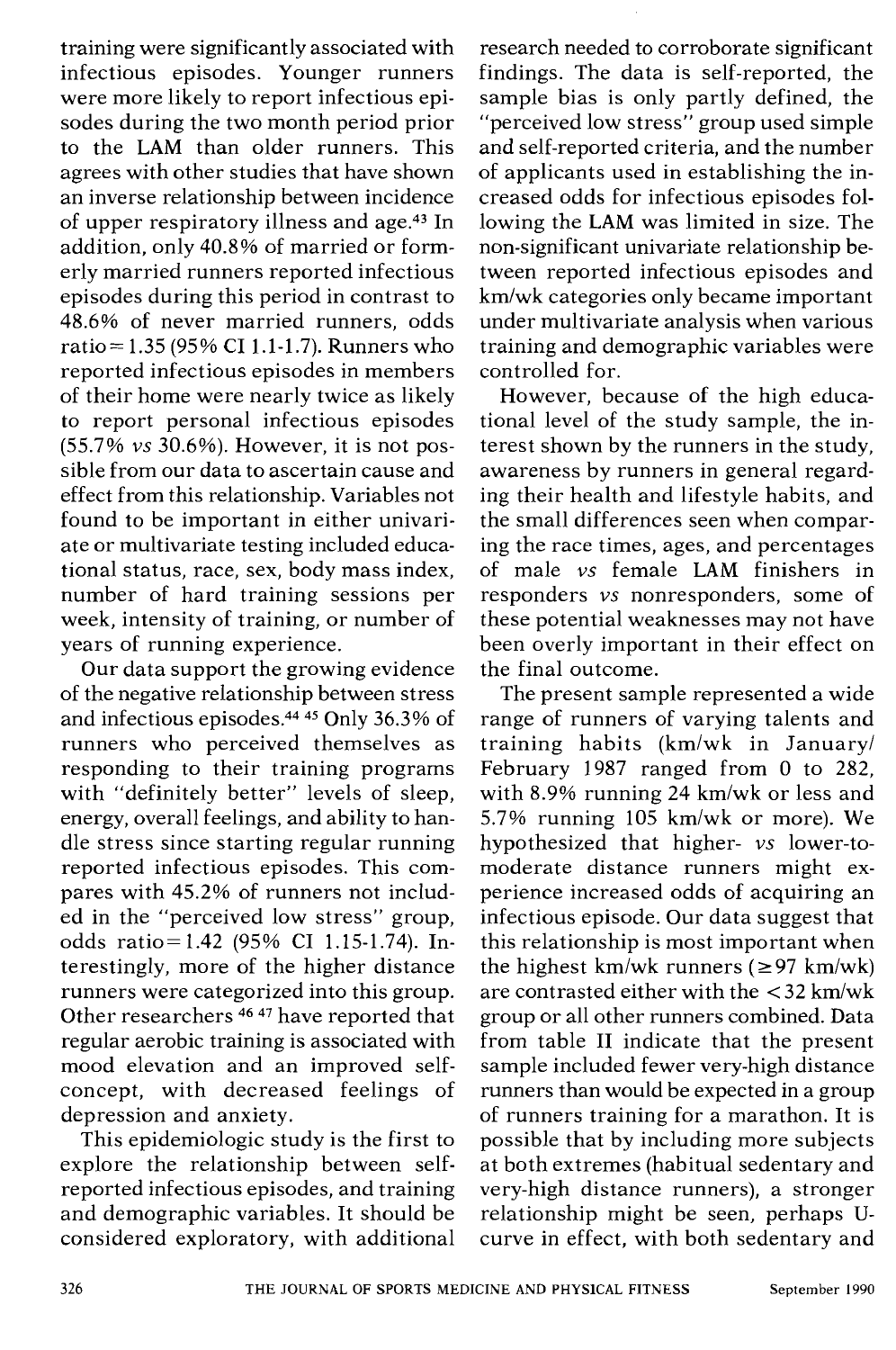very-high distance runners experiencing the highest odds for infectious episodes.

One of the more important findings from the present study is the increase in odds of acquiring an infectious epusode by LAM participants *versus* similarly experienced runners who did not participate. These data are strengthened by the non-significant differences between LAM participants *vs* non-participants in years of running experience, age, and 1986 training data. Although non-participants did not train as hard during January/February 1987, entering this information into the logistic regression model did not change the outcome and was not significant.

However, sick-free non-participants numbered 134 as compared to 1828 sickfree LAM participants. Further research with larger numbers of non-participants is needed to confirm these findings.

*Acknowledgements.-The* Authors wish to thank Tandem Computers, Dr. Jane Cermak, Cathy Nieman, and Rebecca Buchanan for their assistance in this research project.

This work was supported by a grant given by the Callicot Foundation, Baton Rouge, LA.

#### **References**

- 1. MacKinnon LT, Tomasi TB. Immunology of ex- ercise. Ann Sports Med 1986;3(1):1-4.
- 2. Simon HB. The immunology of exercise. JAMA 1984:252(19):2735-8.
- 3. Landmann RMA, Müller FB, Perini C et al. Changes of immunoregulatory cells nduced by psychological stress: relationship to plasma catecholamines. 1984;58(1): 127-35.
- 4. Brahmi Z, Thomas JE, Park M *et al.* The effect of acute exercise on natural killer-cell activity of trained and sedentary human subjects. J Clin Immunol 1985;5(5):321-8.
- 5. Tomasi TB, Trudeau FB, Czenvinski D *et al.* Immune parameters in athletes before and after strenous exercise. J Clin Immunol 1982; 2(3): 173-8.
- 6. Seneczko F. White blood cell count and adherence in sportsmen and non-training subjects. Acta Physiol Pol 1983;34(5-6):601-10.
- 7. Douglas DJ, Hanson PG. Upper respiratory infections in the conditioned athlete. Med Sci Sports Exerc 1978;10:55 (Abstr).
- 8. Nash HL. Can exercise make us immune to disease? Phys Sportsmed 1986;14(3):250-3.
- 9. Eberhardt A. Influence of motor activity on some serologic mechanisms of nonspecific immunity of the organism. Acta Physiol Pol 1971;22(2):201-12.
- 10. Ahlborg A, Ahlborg G. Exercise leukocytosis with and without beta-adrenergic blockade. Acta Med Scand 1970;187:241-6.
- 11. Busse WW, Anderson CL, Hanson PG *et al.* The effect of exercise on the granulocyte response to isoproterenol in the trained athlete and unconditioned individual. J Allergy Clin Immunol 1980;65(5):358-64.
- 12. Poortmans JR. Serum protein determination during short exhaustive physical activity. J Appl Physiol 1970;30(2):190-2.
- 13. Roberston AJ, Ramesar KCRB, Potts RC *et al.*  The effect of strenuous physical exercise on circulating blood lymphocytes and serum cortisol levels. Clin Lab Immunol 1981;5:53-7.
- 14. Soppi E, Varjo P, Eskola J *et al.* Effect of strenuous physical stress on circulating lymphocyte number and function before and after training. J Clin Lab Immunol 1982;8:43-6.<br>15. Steel CM, Evans J, Smith MA. Physiological var-
- iation in circulating B cell: T cell ratio in man. Nature 1974;247:387-8.
- 16. Berk LS, Tan SA, Nieman DC *et al.* The suppresercise on T lymphocyte helper/suppressor cell ratio in athletes and non-athletes. Med Sci Sports Exerc 1985;17:492 (Abstr).
- 17. Berk LS, Nieman DC, Tan SA *et al.* Lymphocyte subset changes during acute maximal exercise. Med Sci Sports Exerc 1986; 18:706 (Abstr).
- 18. Berk LS, Tan SA, Nieman DC *et al.* Stress from maximal exercise modifies T-helper and Tsuppressor lymphocyte subpopulations and their ratio in man. Exercise physiology: current selected research 1988;3:1-11.
- 19. Lewicki R, Tchorzewski H, Denys A *et al.* Effect of physical exercise on some parameters of immunity in conditioned sportsmen. Int J Sports Med 1987;8(5):309-14.
- 20. Eskola J. Ruuskanen O. Soppi et al. Effect of sport stress on lymphocyte transformation and antibody formation. Clin Exp Immunol 1978;32:339-45.
- 21. Larrabee RC. Leucocytosis after violent exercise. J Med Res (NS) 1902;7:76-82.
- 22. Garrey WE, Bryan WR. Variations in white blood cell counts. Physiol Rev 1935; 15:597-638.
- 23. Moorthy AV, Zimmerman SW. Human leukocyte response to an endurance race. Eur J Appl Physiol 1978: 38:271-6.
- Wells CL, Stern JR, Hecht LH. Hematological changes following a marathon race in male and female runners. Eur J Appl Physiol 1982; 48:41-9.
- Mackinnon LT, Chick TW, van As A *et al.*  Decreased levels of secretory immunoglobulins following prolonged exercise. Med Sci Sports Exerc 1986;18:S40 (Abstr).
- Galum E, Burstein R, Assia E *et al.* Changes of white blood cell count during prolonged exercise. Int J Sports Med 1987;8(4):253-5.
- 27. Levinson SO, Milzer A, Lewin P. Effect of fatigue, chilling and mechanical trauma on resistance to experimental poliomyelitis. Am J Hygiene 1945;42:204-13.
- 28. Reyes MP, Lerner AM. Interferon and neutralizing antibody in sera of exercised mice with coxsackvirus B-3 myocarditis. Proc Soc Exp Biol Med 1976;151:333-8.